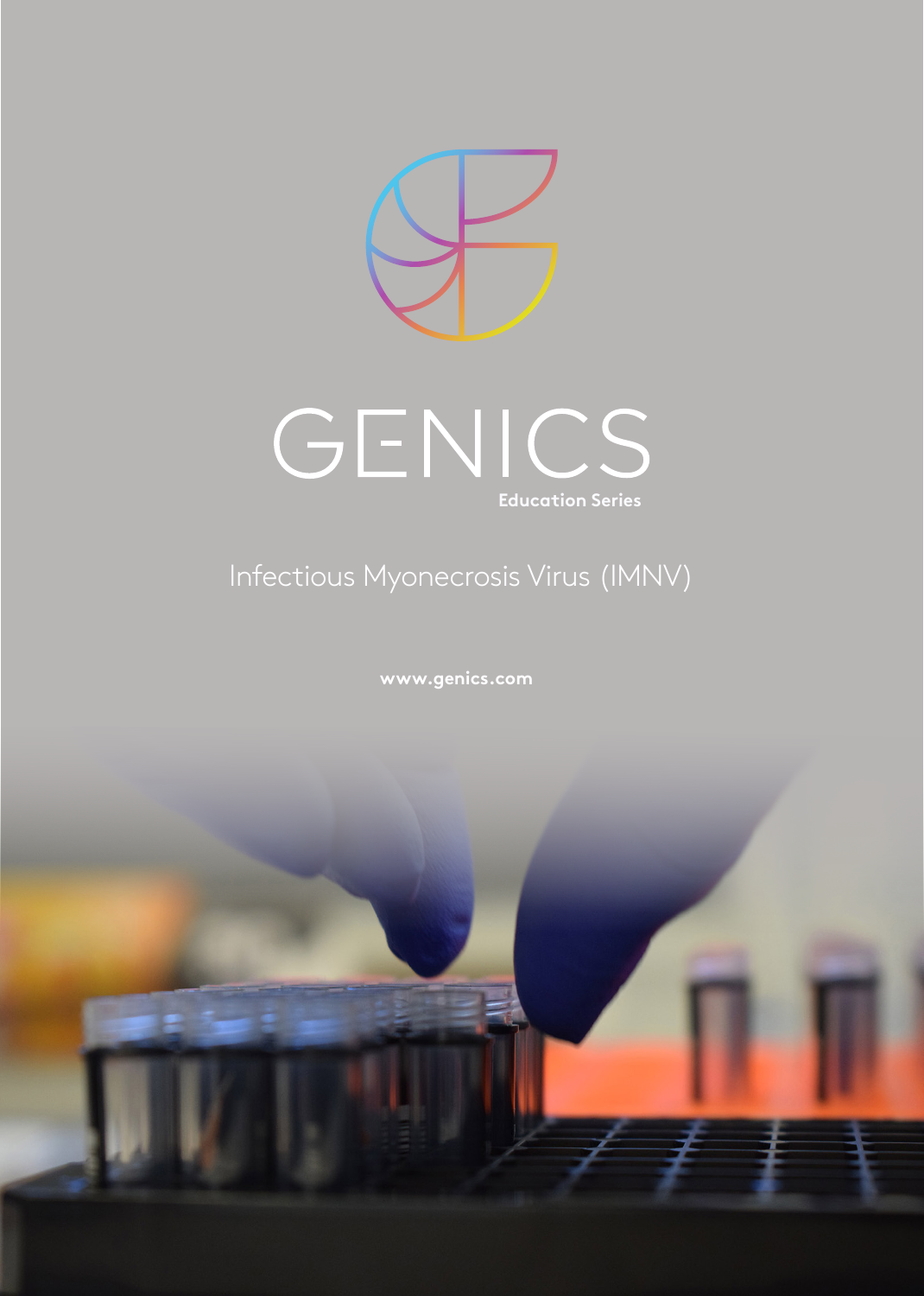

**Shrimp get sick too.** Infectious Myonecrosis disease, caused by the virus IMNV (Infectious Myonecrosis virus), leads to the destruction of muscular tissue due to a viral infection. IMNV infects mainly striated muscle (skeletal and sometimes cardiac muscle), haemocytes, lymphoid organ and generalized connective tissues. Infectious Myonecrosis Virus was first reported in *Penaeus vannamei* from Brazil in 2002, Indonesia in 2006, then Malaysia in 2018. Recent studies revealed wild *P. monodon* from the Indian Ocean tested positive to IMNV.

IMNV is a small virion (40 nm) and its genome consists of a single, double-stranded (ds) RNA molecule that replicates in the cytoplasm of the target cells. Anecdotal information suggests that IMNV causes health problems in densely populated aquatic animal production environments. IMNV from Indonesia has 99.6% identity to the Brazilian strain, which indicates that the disease was introduced in 2006 from Brazil to Indonesia possibly through *P. vannamei* stocks exported to Asia.

Observation from the field suggests that IMNV 'inactivation' is more difficult using routine pond disinfection methods like sun drying or chlorination, compared to other penaeid shrimp viruses like IHHNV, YHV1, WSSV and TSV. Additionally, it´s probable that IMNV virions remain infectious in the gut and faeces of seabirds that have eaten sick or dead shrimp due to infection with Infectious Myonecrosis virus.

**IMNV infection is characterized by mass mortality (40 - >70%).** This may be observed at the early stage of juveniles to subadults. Environmental stressors like sudden changes in water salinity and temperature may predispose susceptible populations to IMNV disease outbreaks. Sudden *P. vannamei*  mortality due to infection with IMNV may be observed in regions where IMNV is enzootic and associated with other stressful events like sub-optimal water quality.

**Causative agent of Infectious Myonecrosis.** The pathogenic agent Infectious Myonecrosis virus (IMNV) belongs to the family Totiviridae. IMNV can be transmitted to susceptible shrimp populations by infected faeces of marine birds similar to that of Taura syndrome virus (TSV), however there is no conclusive evidence.

**Clinical signs of IMNV.** Clinical signs can occur in juvenile or subadult stages in growout ponds. Affected **shrimp have white muscle discoloration in tails** (see image below). Many severely affected shrimp continue to feed and have full guts just before stressors trigger mortality. During IMNV infection outbreaks, affected shrimp become moribund and then mortality can overcome and continue during many

days. Appearance of IMNV clinical signs usually onset just after stressors are present in pond water.

**Macroscopic view right image.** In this image subadults of farmed white shrimp, *Penaeus vannamei*, are severely sick due to IMNV infection. Whitish body discoloration can be observed. The main finding is red-orange muscle discoloration due to muscle fiber necrosis and tissue decomposition when shrimp are still alive. Lesions are visible at the end of the abdomen, affecting the last abdominal segments.



## **Questions?**

info@genics.com **www.genics.com IMNV**

Infectious Myonecrosis Virus (IMNV)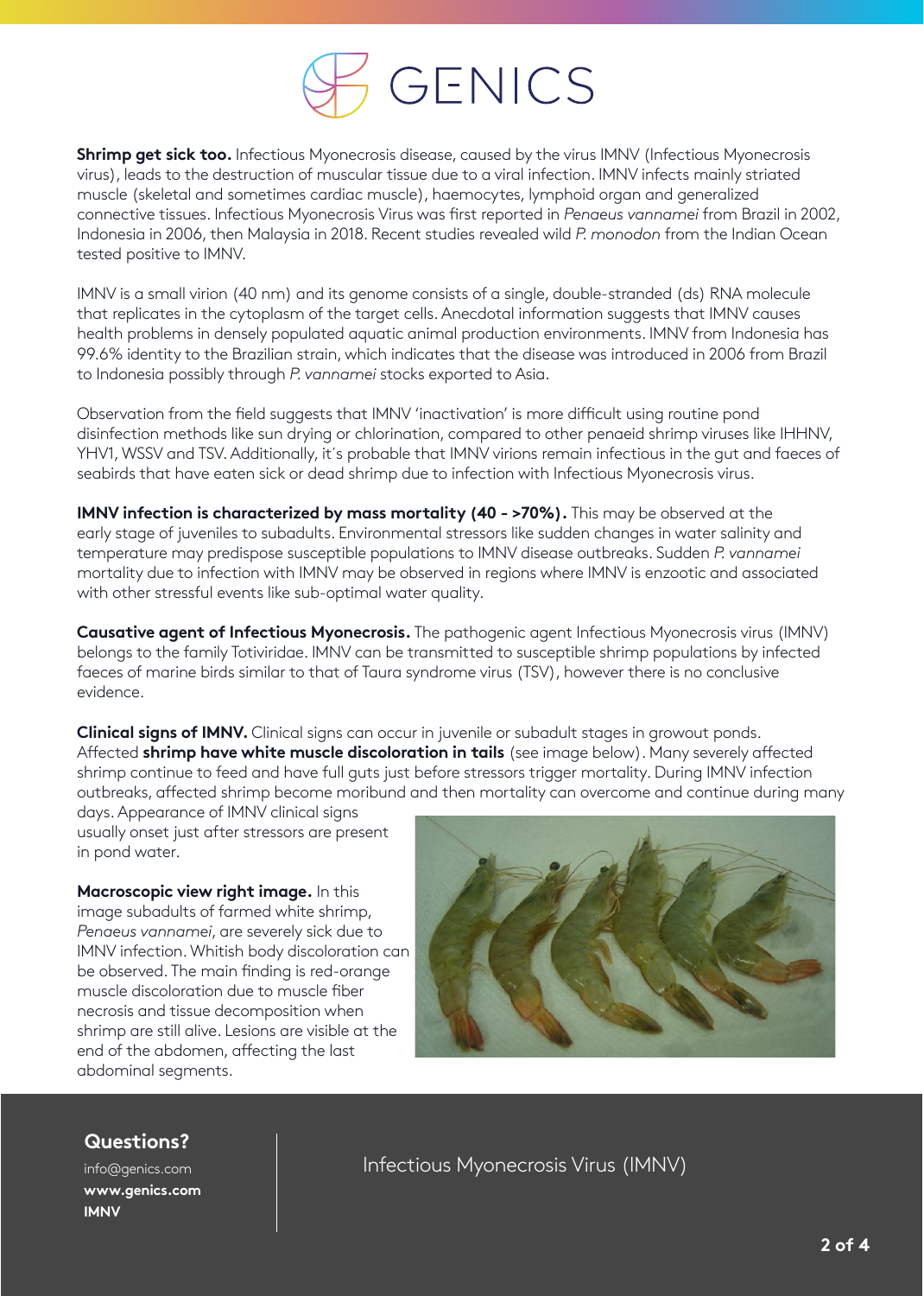

**Early detection using Shrimp MultiPath™** can give farmers two to four week's notice before clinical signs appear and prior to mass mortalities. In commercial growout shrimp ponds, IMNV infection can be detected early, and farmers advised within just a few days after juveniles are stocked in ponds. **This information is an early warning system** preparing farmers for a critical period where slowing the spread of the disease and maximizing production outputs are still possible.

#### **Early detection empowers the implementation of prompt mitigation strategies. These include:**

- MultiPath for pre-screening of broodstock before placing in production tanks
- MultiPath for pre-screening of PLs discarding tanks that test positive for IMNV infection
- Suspending pond stocking with PLs from infected hatcheries
- Avoiding live and fresh feeds (especially for broodstock) from countries with historic status of IMNV infections
- Not feeding female broodstock 6 hours before moving to spawning tanks to reduce possible offspring contamination with faeces, and reinforcing egg and nauplii washing and disinfection before transferring to hatchery tanks to reduce possible IMNV contamination from broodstock faeces
- Use PLs from breeding programs focused on exclusion plans and production of IMNV-Free or SPR/SPF IMNV-resistant or tolerant PLs
- Pond stocking only with IMNV MultiPath negative tested PLs and frequent pond surveillance for IMNV using molecular tools are procedures that will help reduce and control IMNV infections.

#### **Farming preventive strategies may reduce IMNV transmission by:**

- Fallowing and restocking of entire farming zones with IMNV-free stocks
- Removing sick or dead shrimp to prevent transmission through cannibalism; capture procedures must not represent stress that trigger mortality
- Reducing pond density (partial harvest procedures must not represent stress that trigger mortality) • Proper technical assistance for periodic monitoring with appropriate diagnostic tools will allow for
- discrimination between IMNV and other disease or external conditions with similar clinical signs • Biosecurity around infected ponds must be increased, for example separating nets and equipment,
- physical barriers put in place, inform adjacent farmers of the infection, and first to harvest when commercial size be reached. Disease mitigation plans should include pathogen exclusion programs.

The Shrimp MultiPath<sup>™</sup> PCR is used to confirm when broodstock or PL are infected with IMNV infective particles. This data can be used to eliminate infected broodstock and/or PL batches from production systems before stocking maturation tanks and ponds with infected organisms. Additionally, Shrimp **Multi**Path<sup>™</sup> can be used for early pathogen detection during growout.

Susceptible species for IMNV infection in which viral presence has been demonstrated and disease with clinical signs has been observed, include *P. vannamei, P. esculentus* and *P. merguiensis.* Other species with incomplete evidence of susceptibility include *P. monodon* and *P. stylirostris*. In addition, *P. subtilis* have been reported to be PCR positive to IMNV but not having active infection.

## **Questions?**

info@genics.com **www.genics.com IMNV**

Infectious Myonecrosis Virus (IMNV)